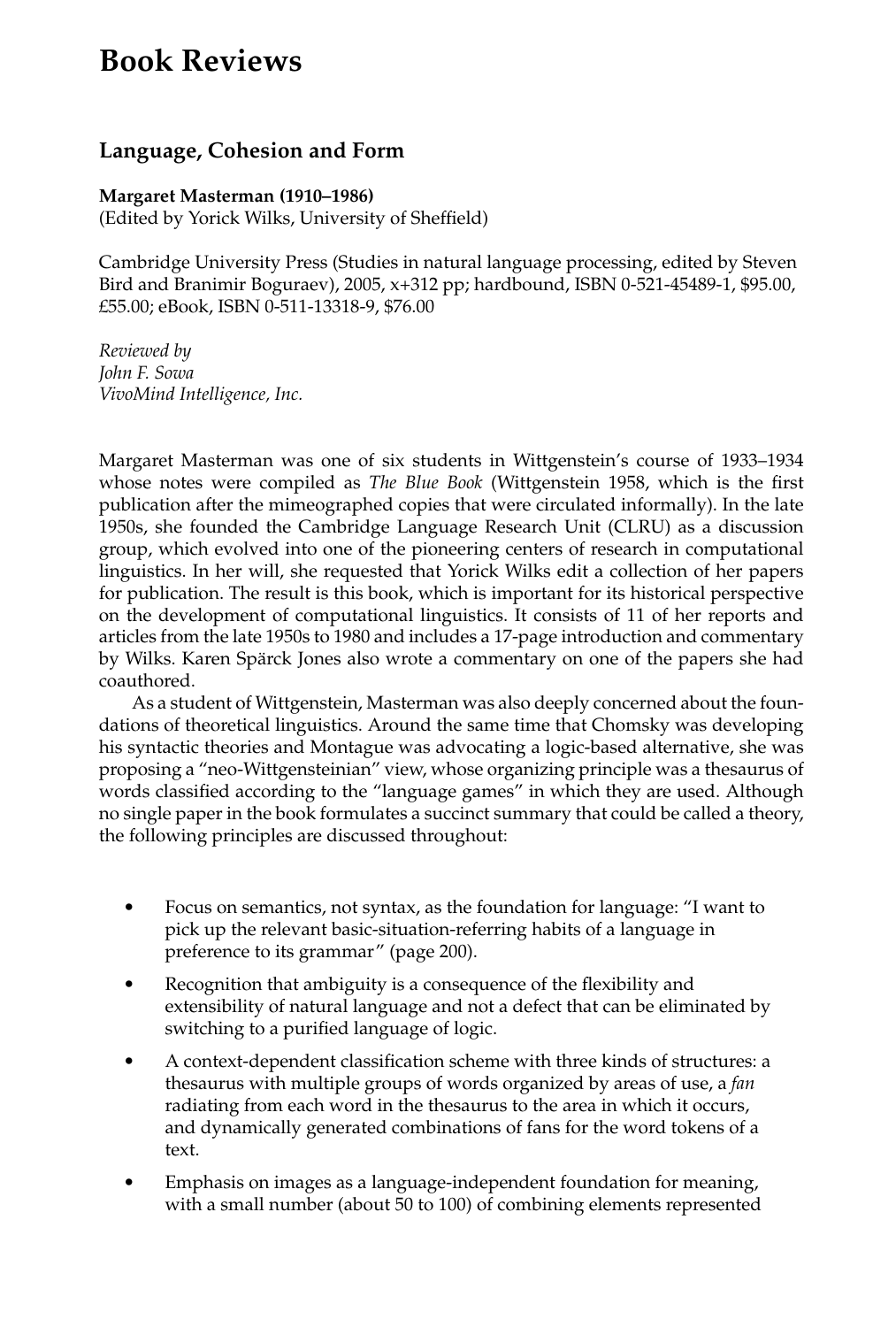by ideographs or monosyllables, such as IN, UP, MUCH, THING, STUFF, MAN, BEAST, PLANT, DO.

 Recognition that analogy and metaphor are fundamental to the creation of novel uses of language in every field, especially in the most advanced areas of science.

Unlike the a priori formalisms of Chomsky or Montague, this approach is based on data about actual language use. In the commentary, Wilks noted that Masterman's work contained "the germ of what was later to be called EBMT or example-based translation (Nagao 1989), which is now perhaps the most productive current approach to MT world-wide, and I have heard Professor Nagao refer to [her] in this connection in a lecture" (page 279).

As a whole, the book presents a cognitive view of language that has strong similarities to the *Cognitive Linguistics* of Croft and Cruse (2004). Croft's *radical construction grammar*, Cruse's *dynamic construal of meaning*, and Lakoff and Johnson's (1980) work on metaphor are compatible with and to some extent anticipated in Masterman's papers. The multiplicities of context-dependent word senses discussed in the first paper of the book could be aptly characterized by the term *microsense*, which was coined by Cruse (2000). Although most of the papers are forty years old or more, the goal of implementing the ideas in a computable form has forced a greater attention to detail and precision than is found in some of the more recent work on cognitive linguistics.

The age and the origin of most of the papers as unpublished memos is evident in their rather disorganized structure, but the book contains many intriguing insights that still seem fresh today. Among them are her penetrating criticisms of Chomsky's fixation on syntax:

*My quarrel with [the Chomsky school] is not that they are abstracting from the facts. How could it be? For I myself in this paper am proposing a far more drastic abstraction from the facts. It is that they are abstracting from the wrong facts because they are abstracting from the syntactic facts, that is, from that very superficial and highly redundant part of language that children, aphasics, people in a hurry, and colloquial speakers, quite rightly, drop. (page 266)*

As an alternative, she discussed the writings of the phoneticist Peter Guberina (1954), who had worked in a school for the deaf:

*A large part of Guberina's daily life is spent in developing electronic techniques for helping the deaf to speak. This means that, for him, what is being talked about — that is, the actual subject of any piece of discourse, and the linguistic elements that carry it — is vastly more important than what is said about it. If the deaf man can once pick up the subject of conversation, three-quarters of this problem is solved, even if he cannot hear all that is said about it. If, on the other hand, he clearly hears some one thing that is clearly said about some basic subject of discourse, while the actual subject of discourse remains unknown to him, very little of the deaf man's problem is solved; he has only heard one thing. (page 228)*

In summary, she said that "human communication consists of patterns of semantic interactions between ascertainably cognate subjects of discourse." By *cognate subjects*, she meant ones that originate from the same or similar language games and are grouped